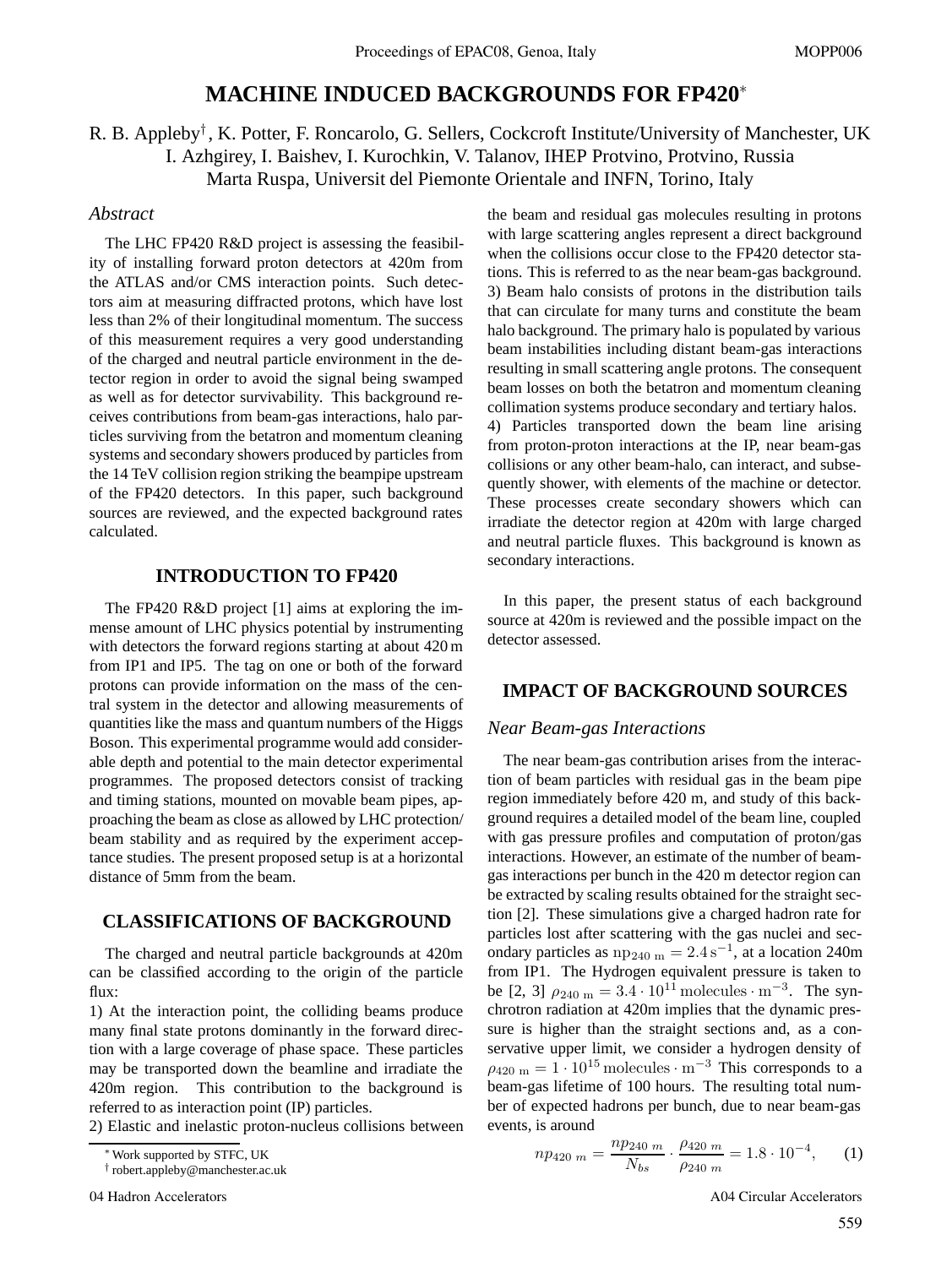where  $N_{\text{bs}} = 4 \cdot 10^7$  is the number of bunches per second. Such a background rate is very low.

# *Beam Halo Backgrounds*

The LHC cleaning system consists of a multi-stage process that aims at intercepting the primary beam halo by means of primary collimators located in IR3 (momentum cleaning) and IR7 (betatron cleaning). A large amount of the impacting protons will be scattered by the collimators and will circulate for many turns before being lost. Concerning on-momentum beam halo protons, the FP420 detectors (nominal position at  $15\sigma_x$ ) will be well in the shadow of the betatron cleaning system. On the contrary, the off-momentum protons can potentially perturb the operation of the FP420 detectors, located in the high dispersion region. For this reason, a series of simulations using STRUCT [4] has been carried out in order to characterize the beam halo populated by such protons and the effect of the cleaning system settings on the FP420 background. The simulations have as input  $N_0 = 2 \cdot 10^6$  protons belonging to the primary halo hitting the momentum cleaning primary collimators in IR3. A multi-turn tracking routine follows the protons emerging from the collimator surface until they are absorbed by the cleaning system or lost in other aperture limitations of the machine (not including the FP420 detectors). At each turn, the proton distribution is recorded at the 420 m locations. In order to estimate the absolute background level the distributions must be normalized for the number of protons that will interact with the momentum cleaning collimators during normal LHC operation.

If we assume: the nominal LHC beam intensity for high luminosity runs  $I_0 = 3.2 \cdot 10^{14}$  protons, an exponential decay of the beam current due to off-momentum proton losses  $I(t) = I_0 \cdot e^{-t/\tau}$ , and a beam lifetime accounting for losses of off-momentum particles  $\tau = 150$  hours, then the corresponding maximum proton loss rate is:

$$
r(t = 0) = -\frac{dI}{dt}\bigg|_{t=0} = \frac{I_0}{\tau} \approx 5.9 \cdot 10^8 \left[p \cdot s^{-1}\right].
$$
 (2)

Hence, the loss rate at FP420 as a function of transverse position can be calculated by normalizing the simulation results of protons per bin  $(N_p)$  according to:

$$
r(t, \Delta x) = \frac{N_p}{\Delta x} \cdot \frac{r(t_0)}{N_0} [\mathbf{p} \cdot \mathbf{s}^{-1} \mathbf{m} \mathbf{m}^{-1}] \tag{3}
$$

where  $\Delta x$  is the bin width.

Another component contributing to the build up of a beam halo is the elastic and inelastic scattering between 7 TeV protons with residual gas nuclei, known as distance beam-gas. When the resulting proton momentum loss and scattering angle are small, the protons remain within the machine momentum and transverse acceptance and circulate for several turns. Therefore elastic or inelastic scattering can contribute to the halo.

STRUCT [4] has been used to simulate  $1 \cdot 10^7$  protons, which were generated at the location of the collimator la-04 Hadron Accelerators

belled as TCP.6L3 (177 m upstream of IP3), with momentum equal to 7 TeV and distributed according to the nominal transverse phase space. These protons were tracked around the LHC ring, to simulate the proton phase space distribution at 420 m by assuming a uniform gas density in the LHC arcs and dispersion suppressor regions, and are either lost or rescattered from a collimator after a proton-gas interaction. These simulation results must be normalized for the expected beam gas life time, and in the results presented here, we considered 500 h as a reasonable value for the LHC high luminosity runs.

The horizontal distribution of the beam halo protons at FP420, recorded for all protons in the simulation with horizontal position  $|x| > 7\sigma_x$  and vertical position  $|y| > 7\sigma_y$ , is shown in figure 1 which is normalised for the number of protons per millimeter, and per bunch crossing.

Figure 2 shows the total number of beam halo protons that will enter the 420 m regions, for different horizontal positioning of the detectors (i.e. the number of protons integrated from the outer beam halo edge to the detectors inner edge).



Figure 1: Horizontal beam halo distribution per bunch crossing at FP420 around IP1. Similar calculations have been done for IP5 [1].



Figure 2: Total amount of beam halo protons predicted at the 420 m regions around IP1 for different FP420 detector horizontal positions. Similar calculations have been done for IP5 [1].

The peak of the beam-halo distribution is determined by the LHC momentum cleaning collimator settings. For nominal collimator settings, positioning the FP420 detectors at 5 mm from the beam would locate them well away from this peak. To operate closer than 5 mm an adjust